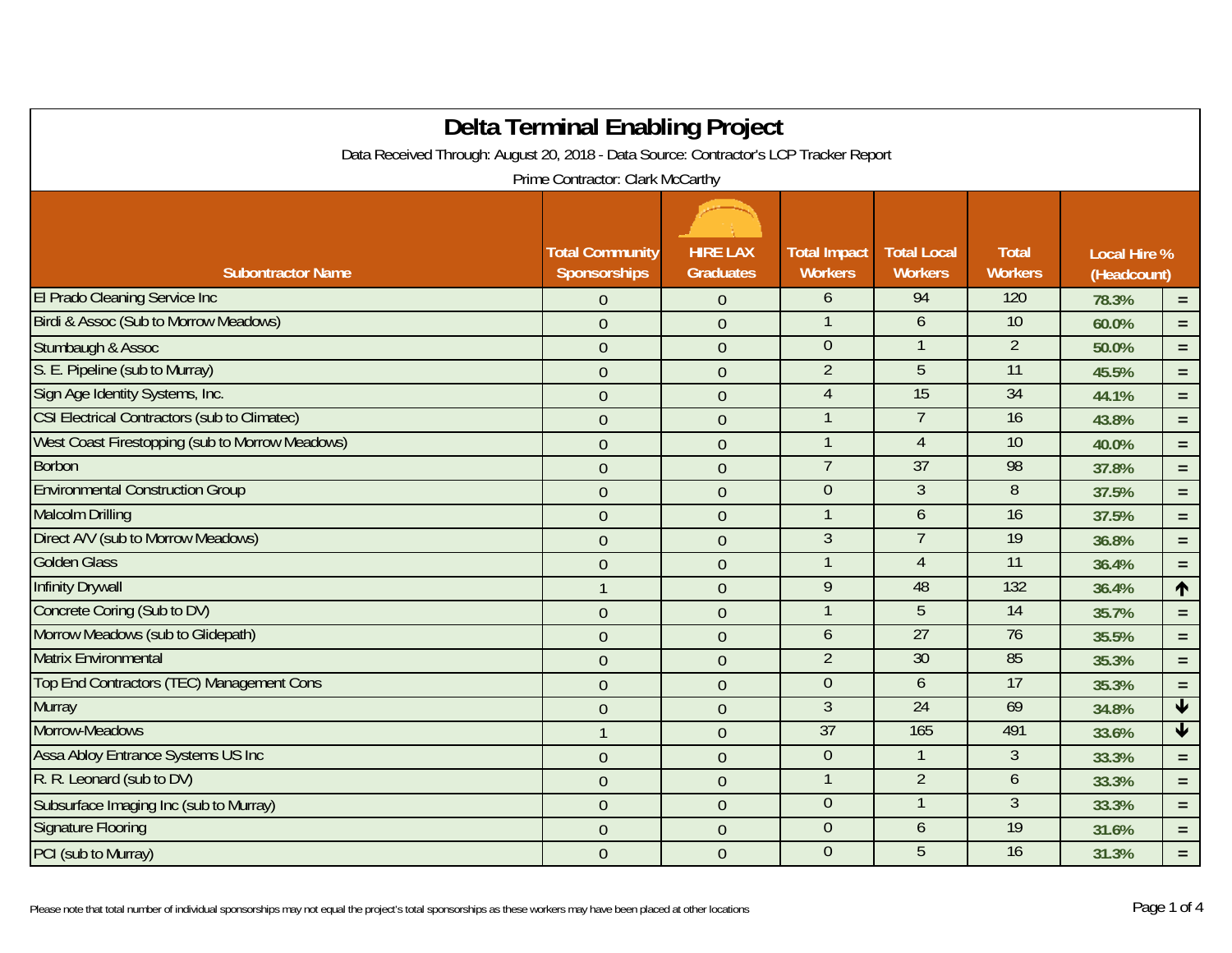| <b>Delta Terminal Enabling Project</b><br>Data Received Through: August 20, 2018 - Data Source: Contractor's LCP Tracker Report |                        |                  |                     |                    |                 |                     |                         |
|---------------------------------------------------------------------------------------------------------------------------------|------------------------|------------------|---------------------|--------------------|-----------------|---------------------|-------------------------|
| Prime Contractor: Clark McCarthy                                                                                                |                        |                  |                     |                    |                 |                     |                         |
|                                                                                                                                 | <b>Total Community</b> | <b>HIRE LAX</b>  | <b>Total Impact</b> | <b>Total Local</b> | <b>Total</b>    | <b>Local Hire %</b> |                         |
| <b>Subontractor Name</b>                                                                                                        | <b>Sponsorships</b>    | <b>Graduates</b> | <b>Workers</b>      | <b>Workers</b>     | <b>Workers</b>  | (Headcount)         |                         |
| Rutherford Inc (sub to Infinity)                                                                                                | $\overline{0}$         | $\theta$         | $\overline{2}$      | 4                  | 13              | 30.8%               | $\equiv$                |
| Bragg Crane as (Sub to ADF)                                                                                                     | $\mathbf{1}$           | $\overline{0}$   | $\overline{4}$      | 12                 | 40              | 30.0%               | $\equiv$                |
| Penhall                                                                                                                         | $\theta$               | $\mathbf{0}$     |                     | 8                  | $\overline{27}$ | 29.6%               | $\equiv$                |
| <b>Building Electronic Controls (sub to Morrow Meadows)</b>                                                                     | $\theta$               | $\mathbf{0}$     | $\overline{0}$      | 5                  | $\overline{18}$ | 27.8%               | $\equiv$                |
| Dean Visosky Contractors, Inc. dba DV Contractors, Inc.                                                                         | $\overline{0}$         | $\overline{0}$   | $\mathbf{1}$        | 9                  | 33              | 27.3%               | $\equiv$                |
| Critchfield Mechanical, Inc. of Southern California (CMI)                                                                       | $\theta$               | $\theta$         | $\overline{3}$      | $\overline{28}$    | 105             | 26.7%               | $\equiv$                |
| <b>Commercial Scaffolding (sub to Infinity Drywall)</b>                                                                         | $\boldsymbol{0}$       | $\boldsymbol{0}$ | $\overline{0}$      | $\mathfrak{Z}$     | $\overline{12}$ | 25.0%               | $\equiv$                |
| Letner Roofing (aka Danny Letner)                                                                                               | $\boldsymbol{0}$       | $\boldsymbol{0}$ | $\overline{2}$      | 10                 | 40              | 25.0%               | $\equiv$                |
| O C Vacuum Inc (sub to SE Pipeline)                                                                                             | $\overline{0}$         | $\overline{0}$   | $\overline{0}$      |                    | $\overline{4}$  | 25.0%               | $\equiv$                |
| P.S. Development Corp dba Comet Electric                                                                                        | $\theta$               | $\theta$         | $\overline{0}$      | $\overline{2}$     | 8               | 25.0%               | $=$                     |
| PCI                                                                                                                             | 6                      | $\mathbf{0}$     | $\overline{18}$     | 47                 | 189             | 24.9%               | $\equiv$                |
| <b>McCarthy Building Companies</b>                                                                                              | $\theta$               | $\mathbf{0}$     | 2                   | $\overline{14}$    | 57              | 24.6%               | $\equiv$                |
| Cosco Fire Protection, Inc. - Sprinkler                                                                                         | $\boldsymbol{0}$       | $\boldsymbol{0}$ | $\overline{0}$      | 5                  | $\overline{21}$ | 23.8%               | $=$                     |
| <b>Badger Daylighting</b>                                                                                                       | $\theta$               | $\theta$         | $\overline{0}$      | $\overline{3}$     | 13              | 23.1%               | $\equiv$                |
| Pacific Architectural Woodworking                                                                                               | $\mathbf{0}$           | $\mathbf{0}$     | $\mathbf 1$         | 3 <sup>1</sup>     | 13              | 23.1%               | $\equiv$                |
| PCI (sub to CMI)                                                                                                                | $\overline{0}$         | $\mathbf{0}$     | $\overline{0}$      | $\overline{5}$     | $\overline{22}$ | 22.7%               | $\equiv$                |
| RJ&J (sub to Morrow Meadows)                                                                                                    | $\overline{0}$         | $\boldsymbol{0}$ |                     | $\overline{4}$     | $\overline{19}$ | 21.1%               | $\equiv$                |
| <b>Traffic Management</b>                                                                                                       | $\theta$               | $\theta$         |                     | 4                  | $\overline{20}$ | 20.0%               | $\equiv$                |
| <b>ISEC</b>                                                                                                                     | $\overline{1}$         | $\mathbf{1}$     | $\overline{2}$      | $\overline{14}$    | 77              | 18.2%               | $\equiv$                |
| <b>Bragg Crane</b>                                                                                                              | $\mathbf{0}$           | $\boldsymbol{0}$ | $\overline{4}$      | 15                 | 83              | 18.1%               | $\overline{\mathbf{t}}$ |
| Western Industrial Contractors (sub to Glidepath)                                                                               | $\boldsymbol{0}$       | $\boldsymbol{0}$ | $\overline{3}$      | $\overline{11}$    | 63              | 17.5%               | $\equiv$                |
| Air Balance Co (sub to CMI)                                                                                                     | $\theta$               | $\theta$         | $\theta$            |                    | $\overline{7}$  | 14.3%               | $=$                     |
| Brundage Bone Concrete Pumping dba JLS Concrete Pumping (sub to DV)                                                             | $\overline{0}$         | $\mathbf{0}$     | $\overline{0}$      |                    | $\overline{7}$  | 14.3%               | $\equiv$                |
| <b>Commercial Scaffolding of CA Inc.</b>                                                                                        | $\overline{0}$         | $\boldsymbol{0}$ | $\overline{0}$      |                    | 8               | 12.5%               | $\equiv$                |
| Paramount Tile, Inc.                                                                                                            | $\overline{0}$         | $\overline{0}$   | $\overline{0}$      | $\overline{4}$     | 32              | 12.5%               | $\equiv$                |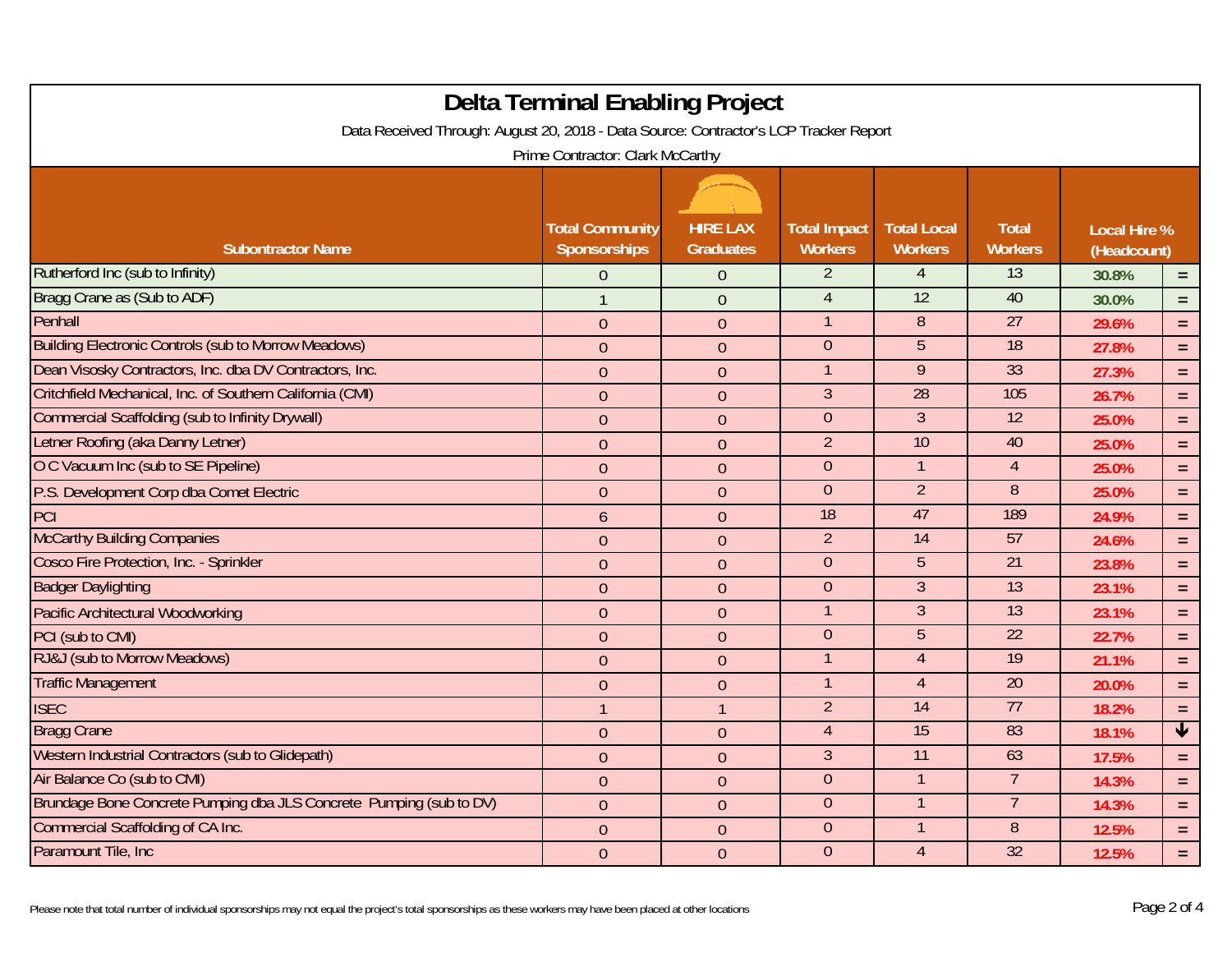|                                                                                       | <b>Delta Terminal Enabling Project</b> |                  |                     |                    |                 |                     |          |
|---------------------------------------------------------------------------------------|----------------------------------------|------------------|---------------------|--------------------|-----------------|---------------------|----------|
| Data Received Through: August 20, 2018 - Data Source: Contractor's LCP Tracker Report |                                        |                  |                     |                    |                 |                     |          |
| Prime Contractor: Clark McCarthy                                                      |                                        |                  |                     |                    |                 |                     |          |
|                                                                                       |                                        |                  |                     |                    |                 |                     |          |
|                                                                                       | <b>Total Community</b>                 | <b>HIRE LAX</b>  | <b>Total Impact</b> | <b>Total Local</b> | <b>Total</b>    | <b>Local Hire %</b> |          |
| <b>Subontractor Name</b>                                                              | Sponsorships                           | <b>Graduates</b> | <b>Workers</b>      | <b>Workers</b>     | <b>Workers</b>  | (Headcount)         |          |
| The Rouse Company (MS Rouse)                                                          | $\overline{2}$                         | $\theta$         | $\overline{0}$      | 5                  | 40              | 12.5%               | $=$      |
| <b>OTIS</b>                                                                           | $\mathbf{0}$                           | $\theta$         | $\mathbf{1}$        | $\overline{3}$     | 25              | 12.0%               | $=$      |
| <b>Martin Integrated</b>                                                              | $\overline{0}$                         | $\mathbf{0}$     | $\overline{0}$      | $\overline{2}$     | 17              | 11.8%               | $\equiv$ |
| Climatec, LLC (sub to CMI)                                                            | $\mathbf{0}$                           | $\theta$         | $\overline{0}$      |                    | $\overline{11}$ | 9.1%                | $=$      |
| <b>Concrete Coring Company</b>                                                        | $\mathbf{0}$                           | $\theta$         | $\overline{0}$      |                    | $\overline{11}$ | 9.1%                | $=$      |
| <b>Western Paving Contractors</b>                                                     | $\theta$                               | $\theta$         | $\overline{0}$      |                    | 13              | 7.7%                | $=$      |
| <b>Clark Construction Group</b>                                                       | $\boldsymbol{0}$                       | $\theta$         | $\overline{0}$      | $\overline{0}$     | $\overline{2}$  | 0.0%                | $=$      |
| Connor Concrete Cutting & Coring (sub to CMAJV)                                       | $\mathbf{0}$                           | $\overline{0}$   | $\overline{0}$      | $\overline{0}$     | $\mathbf{1}$    | 0.0%                | $=$      |
| Connor Concrete Cutting & Coring (Sub to CMI)                                         | $\theta$                               | $\theta$         | $\overline{0}$      | $\overline{0}$     | 7               | 0.0%                | $=$      |
| Connor Concrete Cutting & Coring (Sub to Morrow Meadows)                              | $\boldsymbol{0}$                       | $\theta$         | $\overline{0}$      | $\overline{0}$     | 9               | 0.0%                | $=$      |
| Connor Concrete Cutting & Coring (Sub to Murray)                                      | $\mathbf{0}$                           | $\theta$         | $\overline{0}$      | $\overline{0}$     | $\overline{9}$  | 0.0%                | $=$      |
| Connor Concrete Cutting & Coring (Sub to RJ&J)                                        | $\boldsymbol{0}$                       | $\theta$         | $\overline{0}$      | $\overline{0}$     | $\overline{4}$  | 0.0%                | $=$      |
| Digital Decora (sub to ISEC)                                                          | $\mathbf{0}$                           | $\theta$         | $\overline{0}$      | $\overline{0}$     | $\overline{3}$  | 0.0%                | $=$      |
| <b>Exsell Sales (sub to Comet)</b>                                                    | $\theta$                               | $\overline{0}$   | $\overline{0}$      | $\overline{0}$     | $\overline{3}$  | 0.0%                | $=$      |
| <b>Glow Electric (sub to Cosco)</b>                                                   | $\mathbf{0}$                           | $\mathbf{0}$     | $\overline{0}$      | $\overline{0}$     | $\overline{4}$  | 0.0%                | $=$      |
| Hill Crane Services (Sub to CMI)                                                      | $\theta$                               | $\overline{0}$   | $\overline{0}$      | $\overline{0}$     | 5               | 0.0%                | $=$      |
| KDC Inc dba Dynalectric (sub to Glidepath)                                            | $\mathbf{0}$                           | $\theta$         | $\overline{0}$      | $\overline{0}$     | 8               | 0.0%                | $=$      |
| Marco Crane & Rigging Co.                                                             | $\theta$                               | $\theta$         | $\overline{0}$      | $\overline{0}$     |                 | 0.0%                | $=$      |
| PCI (sub to Traffic Management)                                                       | $\theta$                               | $\theta$         | $\overline{0}$      | $\theta$           |                 | 0.0%                | $=$      |
| Standard Drywall (sub to Letner Roofing)                                              | $\mathbf{0}$                           | $\overline{0}$   | $\overline{0}$      | $\overline{0}$     | 6               | 0.0%                | $=$      |
| Surety Mechanical, Inc (sub to Murray)                                                | $\boldsymbol{0}$                       | $\boldsymbol{0}$ | $\overline{0}$      | $\overline{0}$     | $\overline{2}$  | 0.0%                | $=$      |
| Torrent Resources CA, Inc. (sub to Murray)                                            | $\theta$                               | $\theta$         | $\overline{0}$      | $\overline{0}$     | $\mathfrak{Z}$  | 0.0%                | $=$      |
|                                                                                       | 12                                     | $\mathbf{1}$     | 132                 | 736                | 2408            | 30.6%               | $=$      |